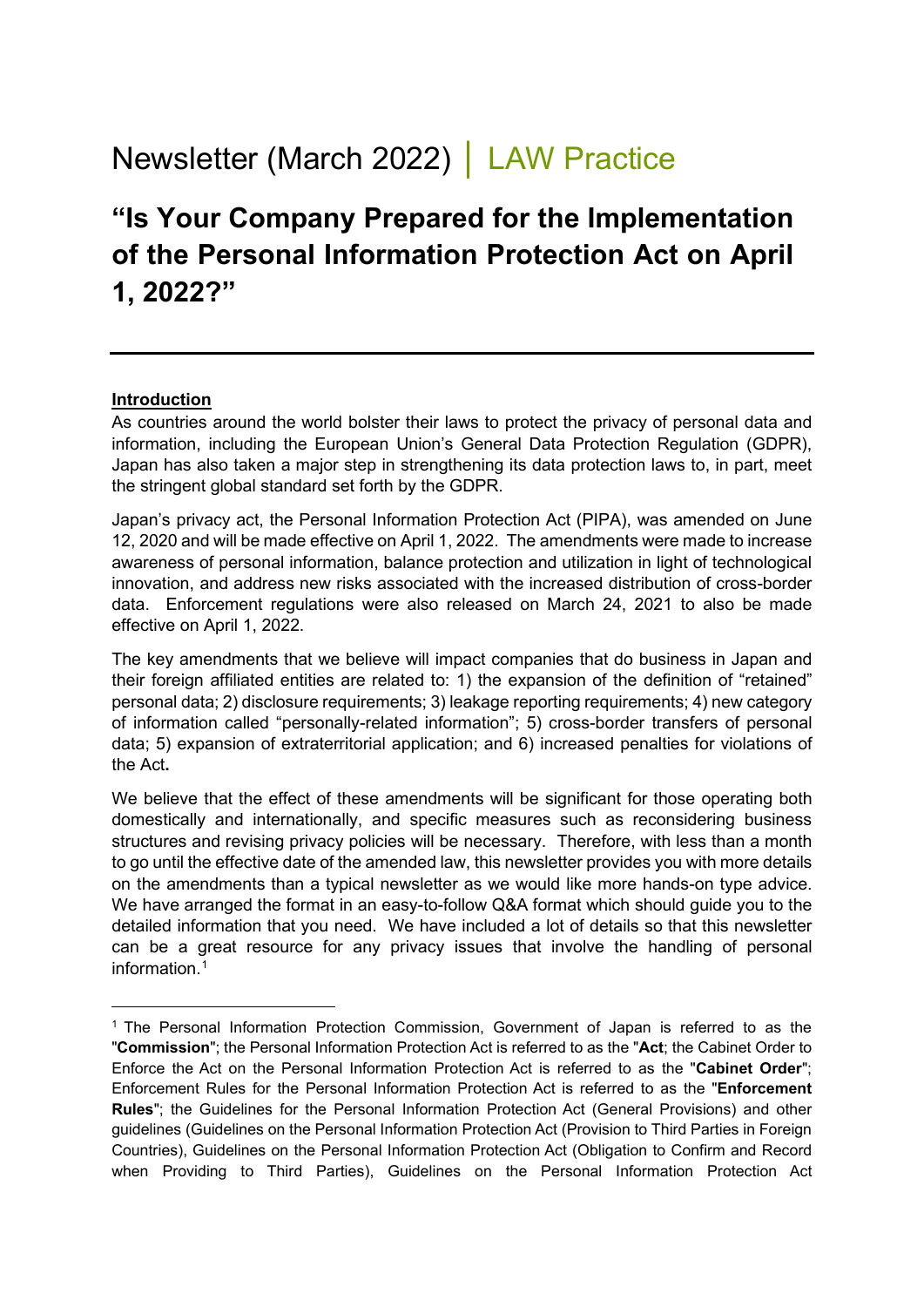## **Expansion of the Definition of "Retained Personal Data"**

#### **Q1: Even for personal data[2](#page-1-0) that has been deleted within a short period of time after acquisition, will there be an obligation to make the relevant matters public and to respond to requests for disclosure, correction, or suspension of use?**

**A1:** A company[3](#page-1-1) shall make the relevant matters public, and an individual as a data-subject is entitled to have his/her retained personal data $4$  disclosed, corrected, suspended from use, etc., under the Act (please also see Q2 to Q4).

Prior to the amendments, the Act allowed any personal data that was to be deleted within six months of acquisition to NOT be considered "retained personal data" that would fall under the Act's requirements. However, the amendments removed this six-month qualification, basically making ANY personal data to be considered "retained personal data" regardless of their retention period. [5](#page-1-3)

Indeed, the reasoning behind this change was due to the speed of the development of the flow of information, the increase in the risk of personal data instantly spreading and leaking, and the increase in the risk of infringement of the rights and interests of individuals.

The amendments to the Act have also created stricter rules for the disclosure of retained personal data since the company has authority to disclose and revise such data and the amendments aim to ensure that retained personal data is disclosed and handled properly.

## **Additional Items to be Disclosed by Companies Handling Personal Information**

#### **Q2: Has there been any change in the scope of matters regarding personal data that should be made public? What details about security control measures should be disclosed?**

**A2:** Under the amended Act, items subject to public disclosure by companies have been added to enable individuals to be better aware of how their retained personal data is being handled. The specific items which were added through the amendment of the Act are (additional items are underlined):

<sup>(</sup>Pseudonymized Information and Anonymously Processed Information), Guidelines on the Personal Information Protection Act (Accredited Personal Information Protection Organizations) are referred to as the "**Guidelines**"; the Q&A regarding the "Guidelines for the Personal Information Protection Act " and the "Response to the Occurrence of a Personal Data Leakage or Other Incident" is referred to as the "**Q&A**". You may find these laws and guidelines in the following link in the Commission website: <https://www.ppc.go.jp/personalinfo/legal/>

<span id="page-1-0"></span><sup>2</sup> The term "personal data" refers to personal information that is included or used in a personal information database, etc. Article 16, Paragraph 3 of the Act. "Personal data" also includes "retained personal data".

<span id="page-1-1"></span><sup>&</sup>lt;sup>3</sup> The term "company" refers to a private business operator that uses a personal information database, etc. for its business. Article 16, Paragraph 2 of the Act

<span id="page-1-2"></span><sup>4</sup> The term "retained personal data" refers to personal data for which a company has the authority to disclose, etc. (with some exceptions). Article 16, Paragraph 4 of the Act.

<span id="page-1-3"></span><sup>5</sup> Article 16, Paragraph 4 of the Act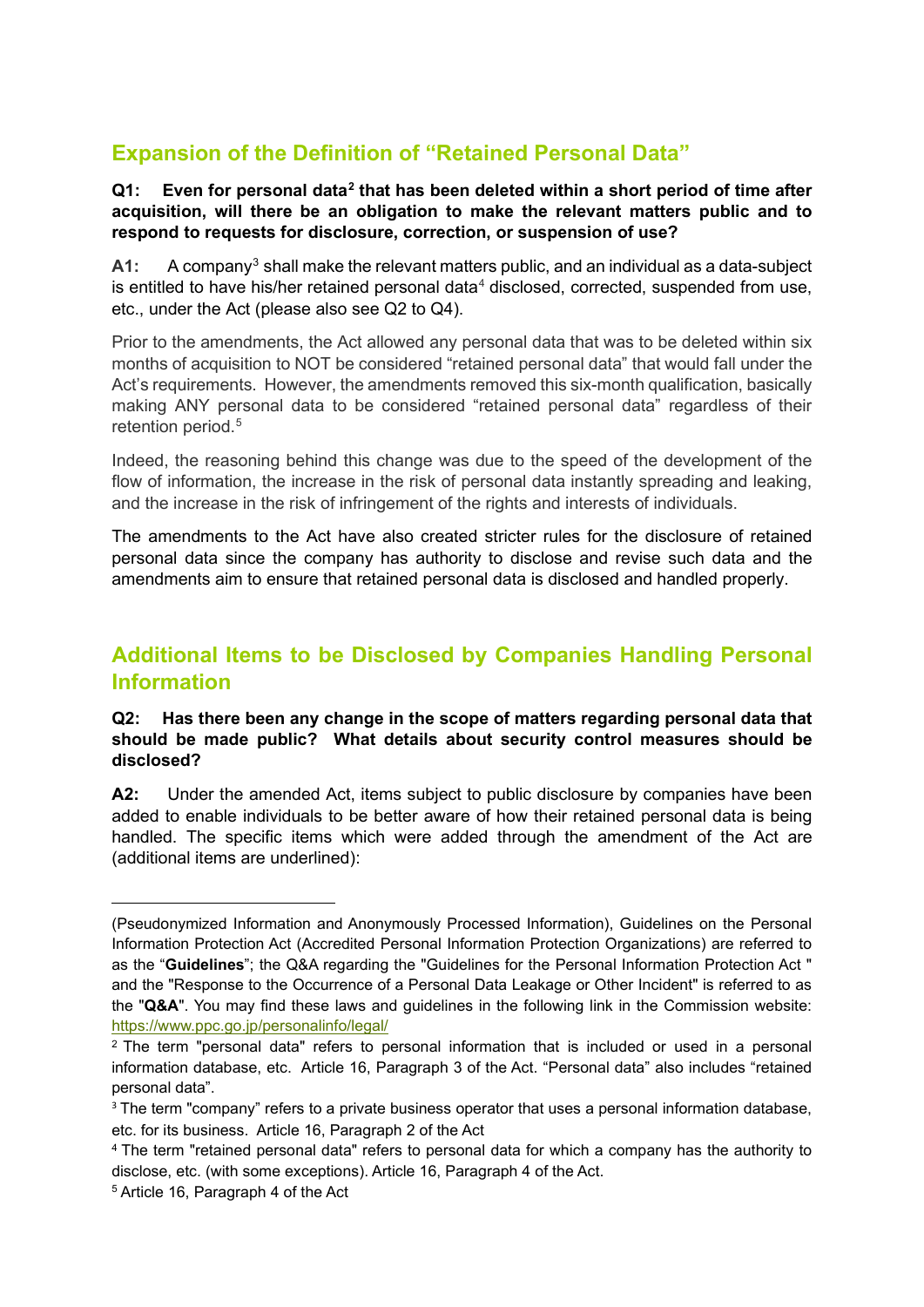- 1. The name and address of the company, and in the case of a corporation, the name of its representative; and
- 2. Measures taken for the security control of retained personal data (except for those measures where the disclosure may hinder the security controls)

The Guidelines on the Act provide examples of how security control measures should be disclosed to the public in each item as below. [6](#page-2-0) However, as the content of a company's security control measures differs depending on how its business handles personal information, it is necessary to determine the content of the public announcement on a case-by-case basis.

- Formulation of Basic Policy In order to ensure the proper handling of personal data, a basic policy has been formulated regarding "compliance with related laws and guidelines", "contact points for questions and complaints", etc.
- Establishment of Rules for the handling of personal data Personal data handling rules are established for each stage of acquisition, use, storage, provision, deletion and disposal, with regard to handling methods, responsible parties and persons in charge and their duties.
- Organizational Security Control Measures
	- A person in charge of handling personal data is appointed, the scope of employees handling personal data and the scope of personal data handled by such employees are clarified, and a reporting and communication system to the responsible person is established in the event that facts or signs of violations of the law or handling regulations are detected.
- Human Security Control Measures Periodic training is provided to employees on precautions regarding the handling of personal data and matters regarding confidentiality of personal data are included in the company's employment rules.
- Physical Security Control Measures

In the area where personal data is handled, access and control measures of employees and restrictions on equipment brought into the area are implemented, and measures are taken to prevent unauthorized persons from viewing personal data. Measures are also taken to prevent theft or loss of equipment, electronic devices, and documents that handle personal data, and measures are taken to prevent personal data from being easily identified when such equipment and electronic devices are transported, including within the business premises.

Technical Security Control Measures

Access control is implemented to limit the scope of the person in charge and the personal information database to be handled. A system is implemented to protect information systems that handle personal data from unauthorized access from outside or unauthorized software.

<span id="page-2-0"></span><sup>6</sup> Guidelines (General Provisions) 3-8-1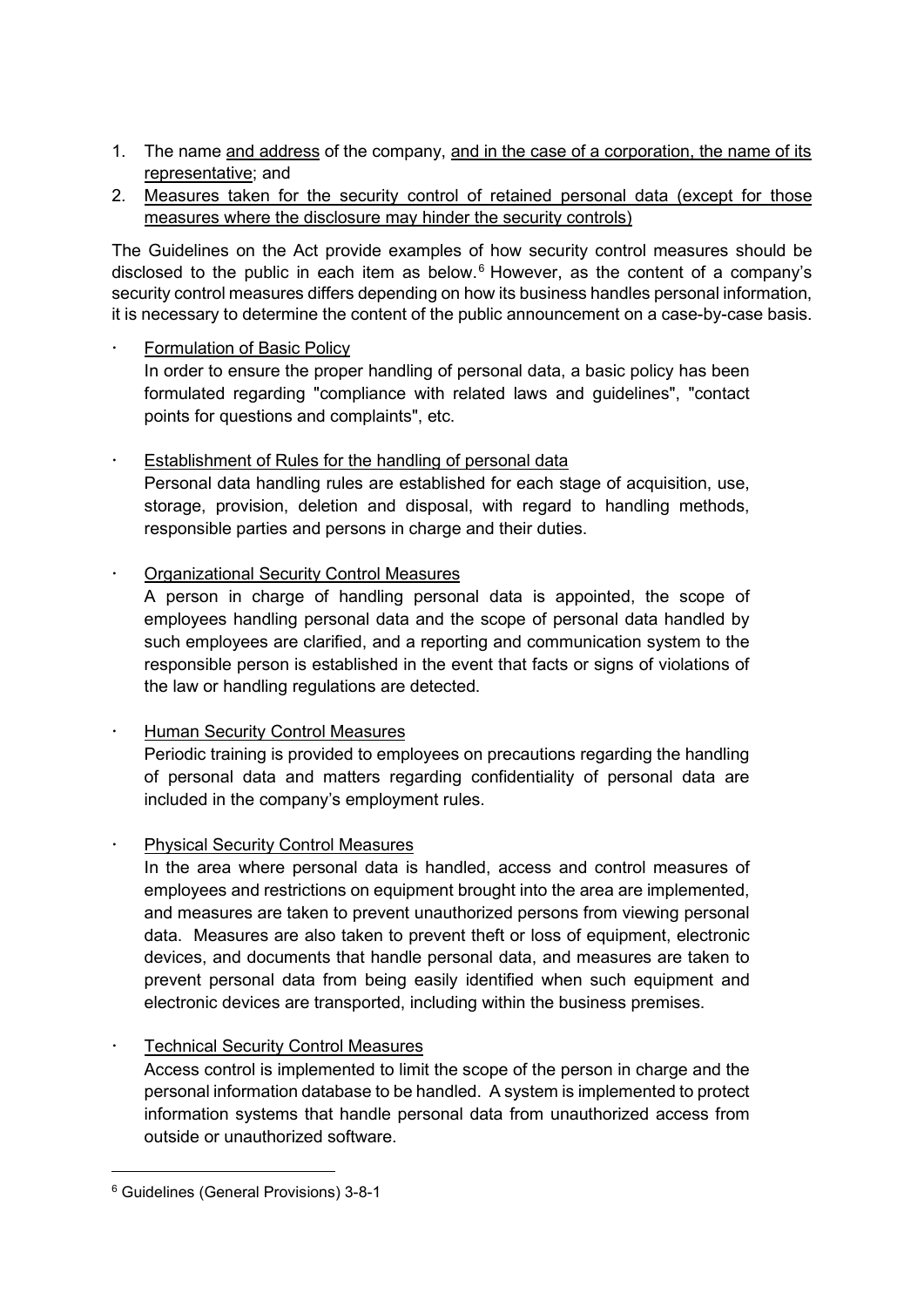Understanding the external environment

Security control measures are implemented based on an understanding of the system for the protection of personal information in Country A, where personal data is stored.

With regard to the method of public disclosure, a company is permitted to post an outline or part of the measures taken on the website, establish a contact point for inquiries, and be ready to respond orally or in writing to any inquiries.<sup>[7](#page-3-0)</sup>

However, for example, it is not appropriate to only post or answer that the company is implementing safety control measures in accordance with the "Guidelines for the Personal Information Protection Act (General Provisions)."<sup>[8](#page-3-1)</sup> Therefore, it is necessary for you to prepare to post appropriate content or respond appropriate answers without delay.

## **Methods of Disclosure**

#### **Q3: How should retained personal data be disclosed? Has it become easier for the individual to request disclosure of records of the company's provision of personal data to third parties?**

**A3:** Under the Act prior to the amendment, when a request was made for the disclosure of retained personal data, the disclosure had to be made in writing or by a method agreed to by the individual making the request.<sup>[9](#page-3-2)</sup> However, the amended Act now allows the individual to specify the method of disclosure to the company to a certain extent.<sup>[10](#page-3-3)</sup> Therefore, in the future, if a method of disclosure other than the one proposed by the company is specified by the individual, the company must, in principle, respond to the individual's request.

In addition, companies handling personal information are obliged to record relevant matters when providing or receiving personal data to a third party<sup>[11](#page-3-4)</sup>, and in the Act prior to the amendment, such records were subject to disclosure only when they fell under the category of "retained" personal data. However, under the amended Act, records provided to third parties are subject to disclosure in addition to retained personal data.

#### **Q4: Has it become easier for the individual to request the suspension of use, deletion, or suspension of provision by the company to a third party of retained personal data? In what cases can a request be refused?**

**A4:** Under the Act prior to the amendment, requests by the individual to the company for the suspension of use or deletion of retained personal data were limited to cases where there was a violation of the Act by the company, such as when personal information was obtained illegally. Also, requests for the suspension of provision by the company to a third party were allowed only in cases where there was a violation of the Act by the company, such as when the consent of the individual was not obtained in advance. [12](#page-3-5) However, under the amended

<span id="page-3-0"></span><sup>7</sup> Guidelines (General Provisions) 3-8-1 \*1

<span id="page-3-1"></span><sup>8</sup> Guidelines (General Provisions) 3-8-1 (4)

<span id="page-3-2"></span><sup>9</sup> Article 28, Paragraph 2 of the Act prior to the amendment and Article 9 of the Cabinet Order

<span id="page-3-3"></span><sup>10</sup> Article 33, Paragraph 1 and Paragraph 2 of the Act

<span id="page-3-4"></span><sup>11</sup> Article 29, Paragraph 1 and Article 30, Paragraph 3 of the Act

<span id="page-3-5"></span><sup>&</sup>lt;sup>12</sup> Article 30, Paragraph 1 and Paragraph 3 of the Act prior to the amendment (Article 35, Paragraph 1 and Paragraph 3 of the Act after the amendment)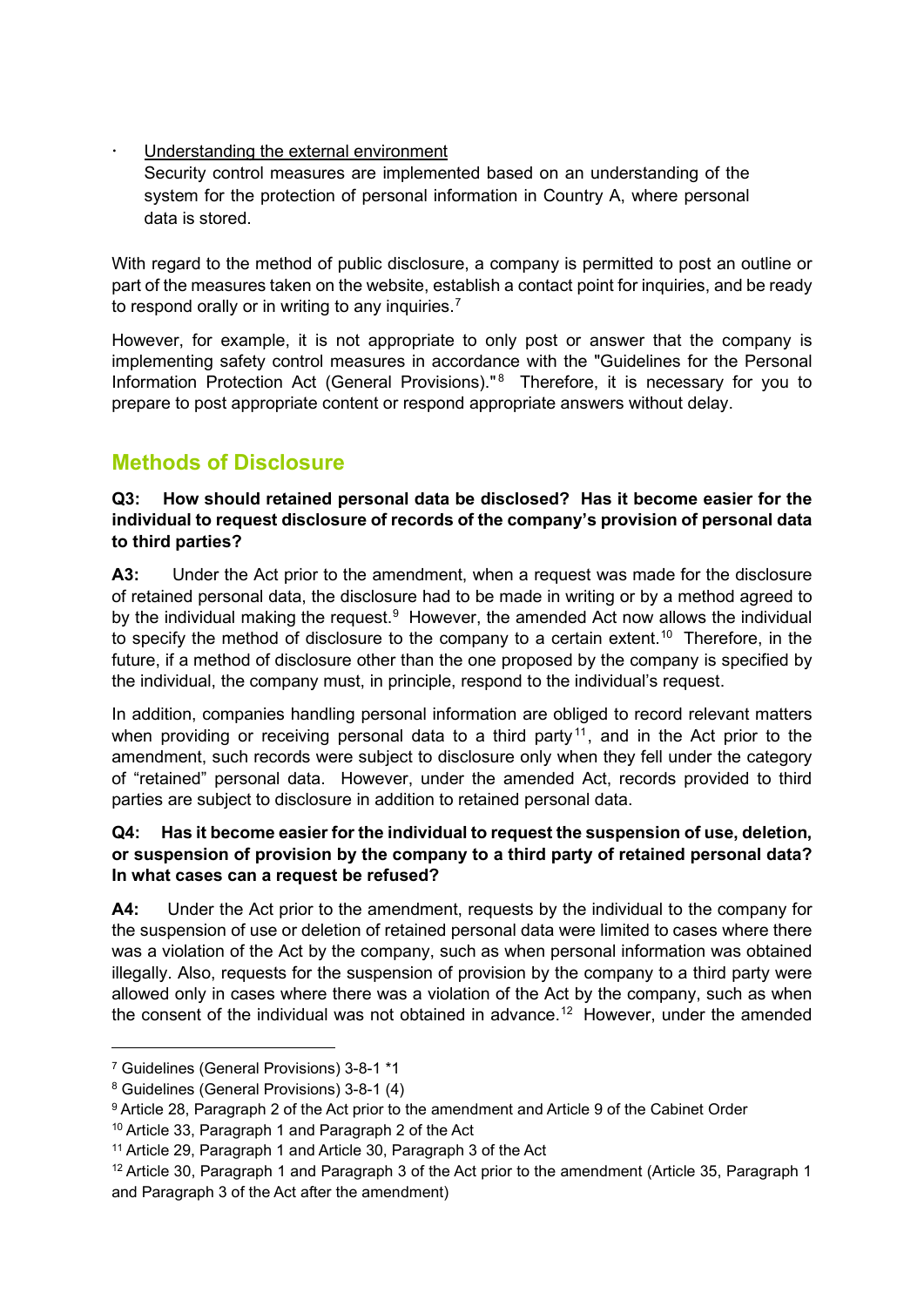Act, in addition to these cases, requests for the suspension of use, deletion, or suspension of provision to a third party can now be made in the following cases:<sup>[13](#page-4-0)</sup>

- 1. When there is no longer a need for the company to use the retained personal data that identifies the individual;
- 2. When a situation such as a leak relating to the retained personal data that identifies the individual has occurred (limited to a situation subject to reporting in A5); or
- 3. When there is a risk that the rights or legitimate interests of the individual will be harmed by the handling of the retained personal data that identifies the individual.<sup>[14](#page-4-1)</sup>

In response to such a request, the company can refuse the request where the suspension of use of the retained personal data will be costly, or where it is difficult to suspend the use and the company takes alternative measures necessary to protect the rights and interests of the individual. [15](#page-4-2)

The following cases are listed in the Guidelines<sup>[16](#page-4-3)</sup> as possible alternative measures necessary to protect the rights and interests of the individual:

- 1. A case in which a promise is made to correct a list of names at the time of its reprinting and the reprinting and collection of a list of names that is already on the market will be costly.
- 2. A case in which a serious leak subject to a report to the Commission has occurred, and because the contract with the individual is still in effect, it is difficult to suspend the use, and necessary and appropriate measures are taken to prevent the recurrence of the leak in the future.
- 3. A case in which, instead of deleting without delay retained personal data that is required to be retained under other laws and regulations, the company promises to delete the data after the end of the retention period under such laws and regulations.

## **Responses to and Reports of Data Leakage**

#### **Q5: Has the company's response to data leakage been made stricter?**

**A5:** Yes, prior to the amendment, a company only had the obligation to make best efforts to report to the Commission that a leak, loss, or damage of personal data occurred or was likely to occur ("Leakage").<sup>17</sup> However, under the amended Act, companies now have the obligation to report to the Commission any "situations that pose a significant risk of harm to the rights and interests of an individual" when a Leakage is discovered, and to notify the individual of the occurrence of such a situation. [18](#page-4-5)

[https://www.ppc.go.jp/personalinfo/legal/leakAction/leakAction\\_detail/](https://www.ppc.go.jp/personalinfo/legal/leakAction/leakAction_detail/)

<span id="page-4-0"></span><sup>13</sup> Article 35, Paragraph 5 of the Act

<span id="page-4-1"></span><sup>&</sup>lt;sup>14</sup> Cases in which the sending of direct mail or telemarketing is repeated against the individual's will, etc. Guidelines (General Provisions) 3-8-5-1 (3)

<span id="page-4-2"></span><sup>15</sup> Article 35, Paragraph 6 of the Act

<span id="page-4-3"></span><sup>16</sup> Guidelines (General Provisions) 3-8-5-3

<span id="page-4-4"></span><sup>17 &</sup>quot;How to Respond in the Event of a Leakage of Personal Data" (Personal Information Protection Commission Notice No. 1 of 2017)

<span id="page-4-5"></span><sup>18</sup> Article 26, Paragraph 1 and Paragraph 2 of the Act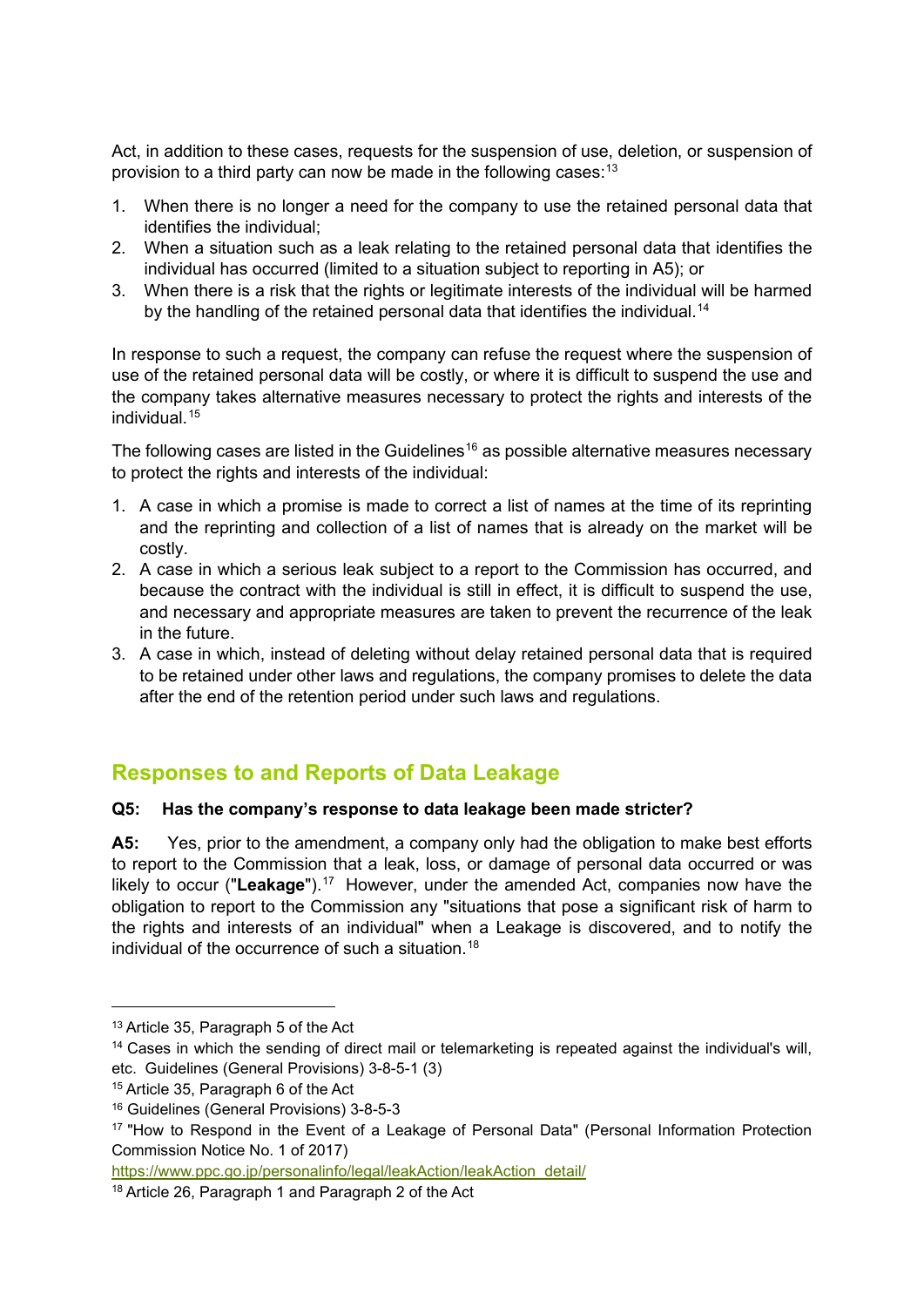The Enforcement Rules<sup>[19](#page-5-0)</sup> provide some examples of such "situations that pose a significant risk of harm to the rights and interests of an individual":

- 1. Leakage of personal data that contains special care-required personal information<sup>[20](#page-5-1)</sup>
- 2. Leakage of personal data that is likely to cause property damage if used inappropriately<sup>[21](#page-5-2)</sup>
- 3. Leakage of personal data that is likely to be used for wrongful purposes<sup>[22](#page-5-3)</sup>
- 4. Leakage in which the number of individuals as data-subject exceeds 1,000

In addition, the measures to be taken by companies in the event of the discovery of other Leakage have also been changed from a best-efforts obligation to a legal requirement.<sup>[23](#page-5-4)</sup>

Thus, in the event that a Leakage is discovered in the future, companies will be required to respond without fail in accordance with the amended Act.

#### **Q6: Who is required to report personal data leaks to the Commission and notify the individual, and how?**

**A6:**

1. Who is to report and notify Leakage?

The entity that is obligated to report and notify a Leakage is the company that handles the personal data. However, a company to whom all or part of the handling of personal data is outsourced is exempted from the obligation to report and notify if it notifies the company which outsourced the handling of personal data of the Leakage.<sup>[24](#page-5-5)</sup>

2. Report to the Commission $25$ 

Reports of Leakage are divided into two stages: 1) a preliminary report; and 2) a final report.<sup>[26](#page-5-7)</sup> A preliminary report must be made promptly (generally within 3 to 5 days) after discovering the occurrence of a Leakage, and a final report must be made within 30 days (60 days in the case where there is leakage of personal data that is likely to be used for wrongful purposes).  $27$ 

The items to be reported are: 1) an outline of the Leakage; 2) the items of personal data that have been or may have been leaked; 3) the number of individuals as data-subject that have been or may have been leaked; 4) the cause of the Leakage; 5) the existence of any ancillary damages or the possibility of ancillary damages and details thereof; 6) the status of implementation of response to the individual; 7) the status of implementation of a public announcement; 8) measures to prevent a recurrence; and 9) other helpful items. In principle,

<span id="page-5-0"></span><sup>19</sup> Article 7 of the Enforcement Rules

<span id="page-5-1"></span><sup>&</sup>lt;sup>20</sup> Information on medical treatment and medicine dispensing of patients in hospitals, and results of medical examinations, etc. of employees. Guidelines (General Provisions) 3-5-3-1

<span id="page-5-2"></span><sup>21</sup> Personal data including credit card numbers, personal data including combinations of login IDs and passwords for web services with remittance and payment functions, etc. Guidelines (General Provisions) 3-5-3-1

<span id="page-5-3"></span> $22$  Cases in which personal data has been leaked due to unauthorized access, and cases in which an employee has illegally taken a customer's personal data and provided it to a third party. Guidelines (General Provisions) 3-5-3-1

<span id="page-5-4"></span><sup>23</sup> Guidelines (General Provisions) 3-5-2

<span id="page-5-5"></span> $24$  Article 26, Paragraph 1, Proviso, and Paragraph 2, Main text, Parentheses of the Act

<span id="page-5-6"></span><sup>25</sup> Article 26, Paragraph 1 of the Act

<span id="page-5-7"></span><sup>26</sup> Article 8 of the Enforcement Rules

<span id="page-5-8"></span><sup>27</sup> Article 8, Paragraph 2 of the Enforcement Rules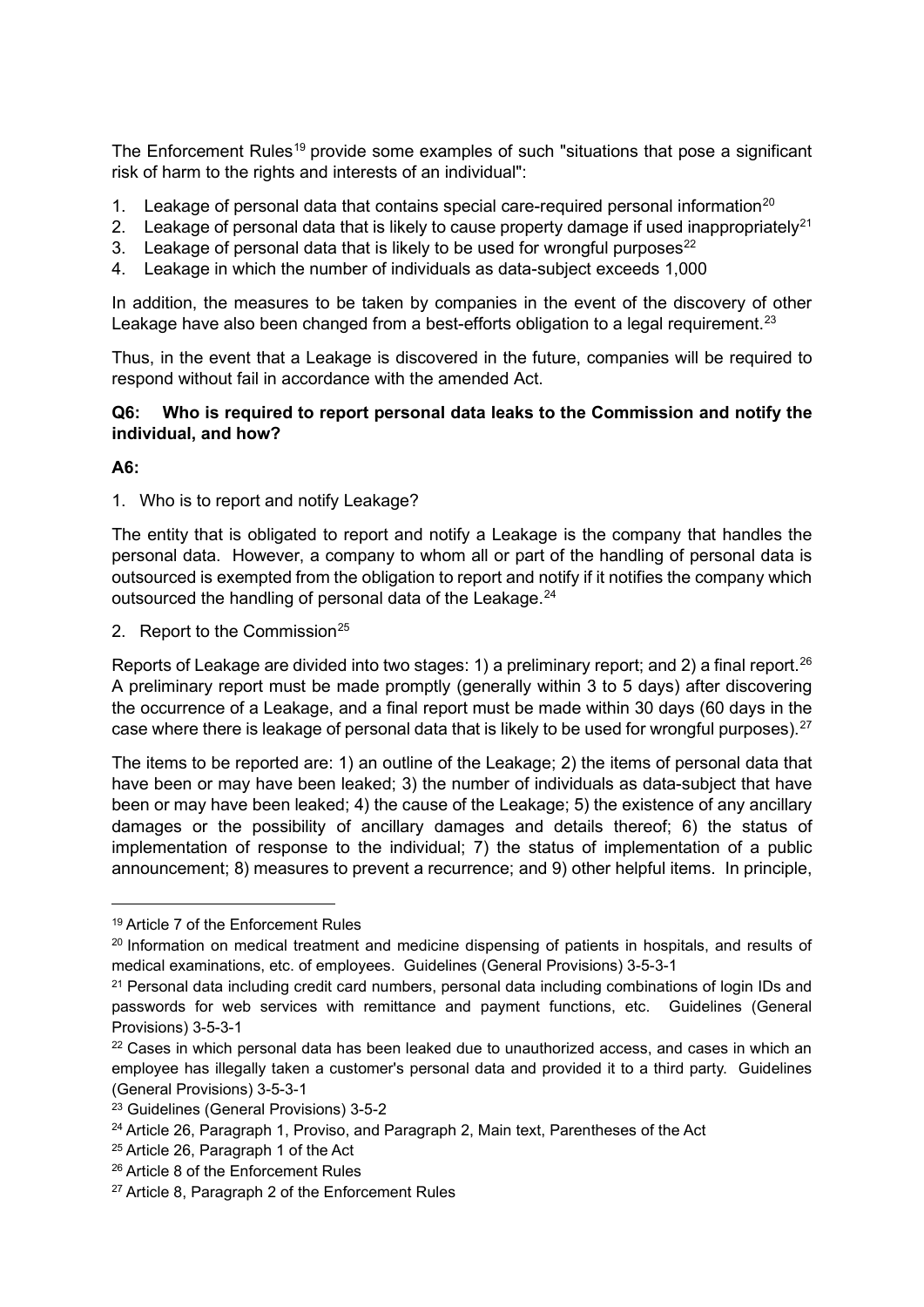the report should be submitted by filling in the report form on the Commission's website. $^{28}$  $^{28}$  $^{28}$  As for the contents of the report at the time of the preliminary report, it is sufficient to report the contents that are known at the time of the report.

3. Notification to the individual<sup>[29](#page-6-1)</sup>

On the other hand, with regard to notification to the individual, when a company becomes aware of a leakage situation subject to reporting under A5, the company must promptly notify the individual in accordance with the circumstances of the situation. However, if it is difficult to notify the individual, the company is allowed to take alternative measures necessary to protect the rights and interests of the individual.<sup>[30](#page-6-2)</sup>

The items to be notified to the individual are: 1) an outline of the Leakage; 2) the items of personal data that have been or may have been leaked; 3) the cause of the Leakage; 4) the existence of any ancillary damages or the possibility of ancillary damages and details thereof; and 5) other helpful items<sup>[31](#page-6-3)</sup>. As for the means of notification, the Guidelines provide for notification by sending a document by postal mail or e-mail<sup>32</sup>.

## **New Category of Information called "Personally-Related Information"**

#### **Q7: What is personally-related information? Please tell us if there are any obligations that we should observe when handling it.**

**A7:** Prior to the amendments, it was not clear on the obligations of a company that transferred information in which the receiving party is the only party who could identify the individual. The amended Act attempted to add protection for this type of information by creating a new category of information called "personally-related information". Under the amended Act, personally-related information is defined as "information relating to a living individual that does not fall under any of the categories of personal information, pseudonymized information, or anonymously processed information." [33](#page-6-5) Although this definition is quite broad, the Guidelines have provided examples of personally-related information such as an individual's website browsing history collected through cookies, and other terminal identifiers, as well as an individual's age, gender, family structure, etc., which are linked to an individual's email address.[34](#page-6-6) 

For such information, if a company provides it to a third party and (1) assumes that the information will be obtained as personal data by the party to which it is provided, (2) intends to provide personally-related information as part of the company's personally-related information database to a third-party,  $35$  the company shall not, in principle, provide such information without confirming that consent of the individual as data-subject has been

<span id="page-6-0"></span><sup>28</sup> Article 8, Paragraph 1 of the Enforcement Rules, and Guidelines (General Provisions) 3-5-3-3

<span id="page-6-1"></span><sup>29</sup> Article 26, Paragraph 2 of the Act

<span id="page-6-2"></span><sup>&</sup>lt;sup>30</sup> Publication of the case, preparation of a contact point and publication of the contact information so that the individual can confirm whether or not his or her personal data is the subject of the case, etc. Guidelines (General Provisions) 3-5-4-5

<span id="page-6-3"></span><sup>&</sup>lt;sup>31</sup> Article 10 of the Enforcement Rules

<span id="page-6-4"></span><sup>32</sup> Guidelines (General Provisions) 3-5-4-4

<span id="page-6-5"></span><sup>33</sup> Article 2, Paragraph 7 of the Act

<span id="page-6-6"></span><sup>34</sup> Guidelines (General Provisions) 2-8

<span id="page-6-7"></span><sup>35</sup> Article 16, Paragraph 7 of the Act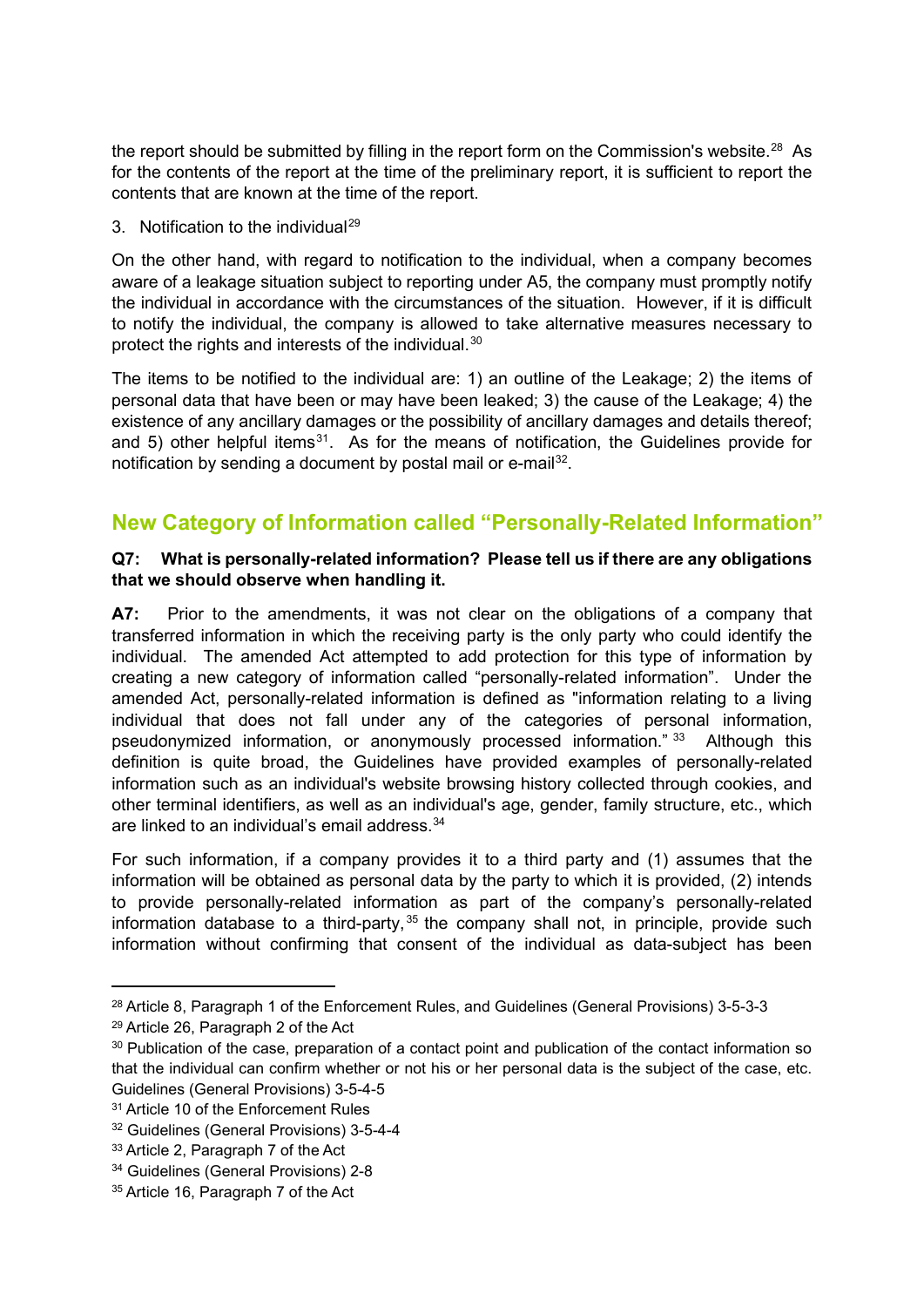obtained. [36](#page-7-0) In addition, when confirming that consent has been obtained, in order to ensure the traceability of the personally-related information, the company is obliged to prepare a record of the relevant matters<sup>[37](#page-7-1)</sup> as well as a record of the provision of the information to a third party, and retain it for a prescribed period of time.<sup>[38](#page-7-2)</sup>

Companies that have treated such information as not falling under the category of personal information needs to be careful in the future. [39](#page-7-3)

#### **Q8: Who will obtain the consent of the individual and how will it be obtained for the provision of personally-related information to a third party? If the third-party recipient obtains the consent, how does the provider confirm such consent?**

**A8:** The entity that typically obtains the consent is the third-party recipient, who has contact with the individual and uses the information, but the company provider of the personallyrelated information is allowed to obtain consent on behalf of the recipient, provided that the rights and interests of the individual are equally protected. [40](#page-7-4)

For each case, it is necessary to make it possible for the individual to recognize the entity to whom the personally-related information is provided, the items of personally-related information to be covered, and the purpose of utilization after the personally-related information is provided. [41](#page-7-5)

If the third party recipient obtains the consent, the company providing the personally-related information must confirm whether the third party has obtained the consent of the individual by receiving a declaration from the third party to whom the personally-related information is provided or by other appropriate methods. $42$  At this time, it is sufficient for the company to generally confirm the contents of the declaration, [43](#page-7-7) and it is not necessary to independently investigate whether consent has been obtained, unless there are special circumstances.

#### **Q9: Please tell us what we should pay special attention to when we provide personally-related information to a third party in a foreign country.**

**A9:** When providing personally-related information to a third party in a foreign country, a company handling personally-related information must, in addition to confirming that the consent of the individual has been obtained (*see* A7), confirm that the individual has been provided with the name of the foreign country, the system for protecting personal information in the foreign country obtained by an appropriate and reasonable method, and the information on the measures taken by the third party to protect personal information, at the time the consent is obtained $44$ .

<span id="page-7-0"></span><sup>36</sup> Article 31, Paragraph 1 of the Act

<span id="page-7-1"></span><sup>37</sup> Article 31, Paragraph 3 and Article 30, Paragraph 3 of the Act

<span id="page-7-2"></span><sup>38</sup> Article 31, Paragraph 3 and Article 30, Paragraph 4 of the Act

<span id="page-7-3"></span><sup>&</sup>lt;sup>39</sup> Please see Article 5 of the Supplementary Provisions of the Act for transitional measures.

<span id="page-7-4"></span><sup>40</sup> Guidelines (General Provisions) 3-7-2-2

<span id="page-7-5"></span><sup>41</sup> Guidelines (General Provisions) 3-7-2-2

<span id="page-7-6"></span><sup>42</sup> Article 26, Paragraph 1 of the Enforcement Rules

<span id="page-7-7"></span><sup>43</sup> Guidelines (General Provisions) 3-7-3-1

<span id="page-7-8"></span><sup>44</sup> Article 31, Paragraph 1, Item 2 of the Act and Article 17, Paragraph 2 of the Enforcement Rules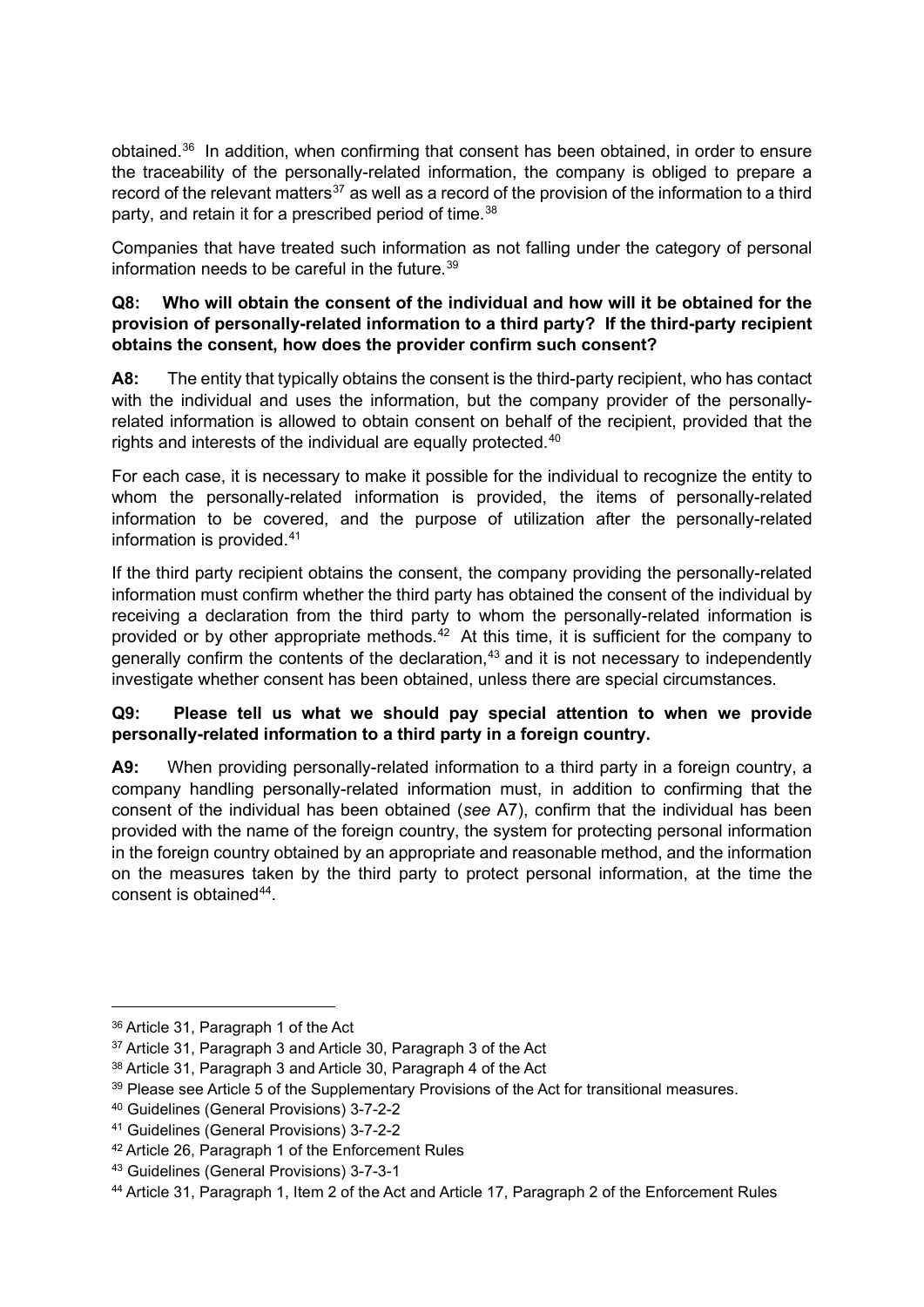However, if the recipient is located in the EU or the UK, or is a so-called standard-compliant system provider, it does not fall under the category of "a third party in foreign country"<sup>[45](#page-8-0)</sup> and such confirmation is not required.

In addition, if the recipient is a standard-compliant system provider, necessary actions to ensure the continuous implementation of equivalent actions should be taken by the recipient. [46](#page-8-1)

## **Additional Information that Companies Have to Disclose for Cross-Border Transfers of Personal Data**

**Q10: Please tell us about the new information that should be provided in the future when personal data is transferred across borders. In this case, are there any materials that summarize the outline of foreign personal information protection systems that companies can refer to?**

**A10:** When a company provides personal data to a third party in a foreign country<sup>47</sup>, it is necessary to obtain the prior consent of the individual for the "approval of provision to a third party in a foreign country", except when the third party is located in the EU or the UK, or is considered a "standard-compliant system provider".

In obtaining such consent, under the Act prior to the amendment, it was necessary to make it clear to the individual that the information was being provided to a third party in a foreign country, but it was not necessary to provide information on the name of the foreign country or the system for protecting personal information in that foreign country. [48](#page-8-3)

However, in light of recent changes in the risks associated with cross-border transfers of personal data, such as the expansion of data protection legislation around the world, the provision of information to individuals is now required under the amended Act as follows:

- 1. When providing personal data to a third party in a foreign country and obtaining the consent of the individual, a company must, in advance, provide the individual with the name of the foreign country, information on the system for protecting personal information in the foreign country that obtained the personal data by appropriate and reasonable methods, and information on the measures taken by the third party to protect personal information. [49](#page-8-4)
- 2. In the event that a company has provided personal data to a third party in a foreign country that is a "standard-compliant system provider", the company must take the necessary actions to ensure the continual implementation of reasonable actions by the third party  $(i.e., a standard-compliant system provider)$ <sup>50</sup>, and provide the individual with information regarding the necessary actions $^{\rm 51}$  $^{\rm 51}$  $^{\rm 51}$  upon the individual's request. $^{\rm 52}$  $^{\rm 52}$  $^{\rm 52}$

<span id="page-8-0"></span><sup>45</sup> Article 28, Paragraph 1 of the Act

<span id="page-8-1"></span><sup>46</sup> Article 31, Paragraph 2 and Article 28, Paragraph 3 of the Act

<span id="page-8-2"></span> $47$  This includes the case where a foreign company provides the information to a third party in the same country (Q12-7 of the Q&A). Please see Q13 for extraterritorial application.

<span id="page-8-3"></span><sup>48</sup> Q9-2 of the Q&A prior to the amendment

<span id="page-8-4"></span><sup>49</sup> Article 28, Paragraph 1 and Paragraph 2 of the Act and Article 17, Paragraph 2 of the Enforcement Rules

<span id="page-8-5"></span><sup>50</sup> Article 18, Paragraph 1 of the Enforcement Rules

<span id="page-8-6"></span><sup>51</sup> Article 18, Paragraph 3 of the Enforcement Rules

<span id="page-8-7"></span><sup>52</sup> Article 28, Paragraph 1 and Paragraph 3 of the Act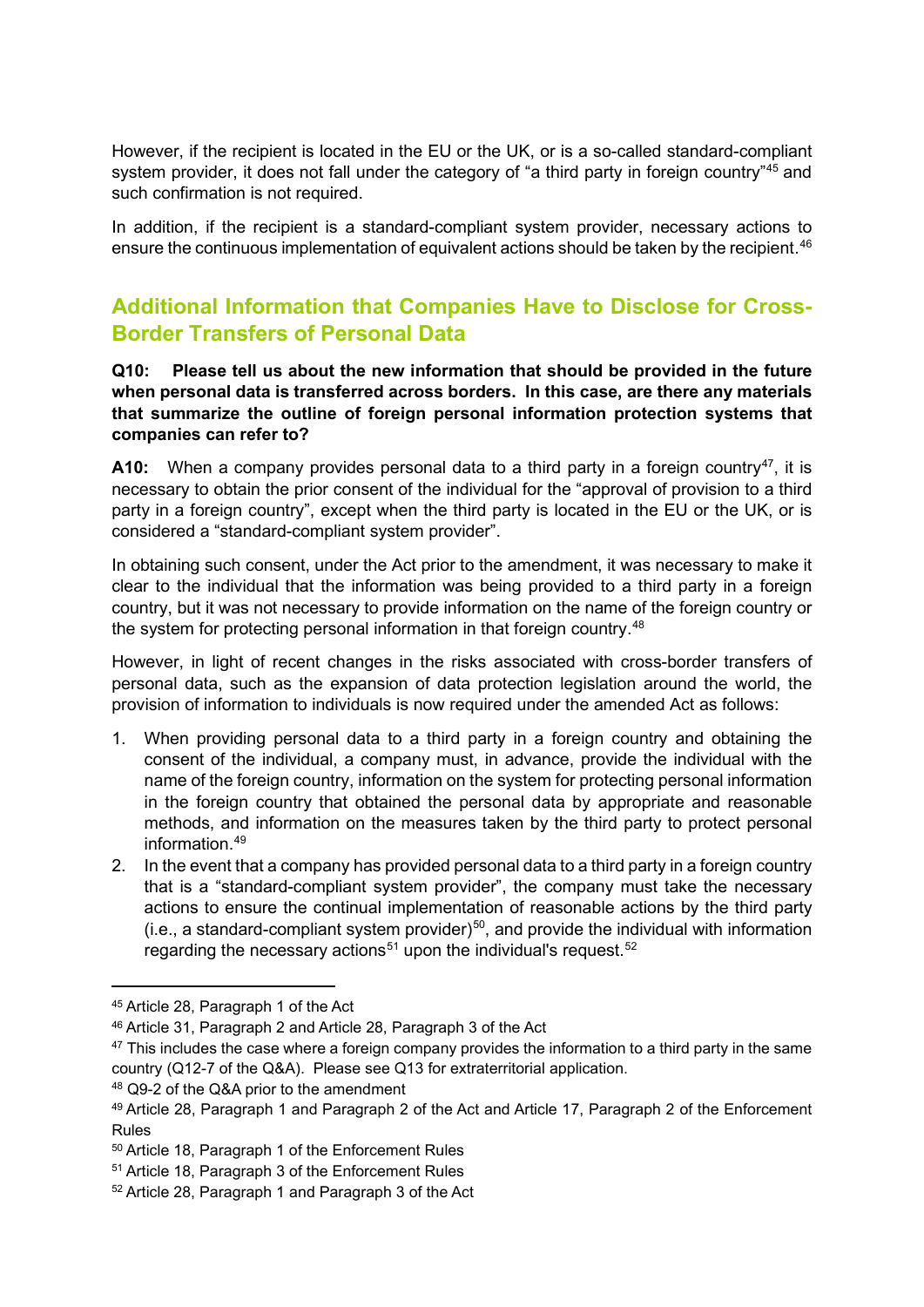In this regard, the Commission has disclosed the results of a survey of foreign country systems for the protection of personal information, which may be a helpful reference in obtaining information on foreign systems:

#### [https://www.ppc.go.jp/personalinfo/legal/kaiseihogohou/#gaikoku.](https://www.ppc.go.jp/personalinfo/legal/kaiseihogohou/#gaikoku)

In addition, the obligation to provide information will not be retroactively imposed on cases where the consent of the individual has already been obtained prior to the effective date of the amended Act, or where personal data has been provided to a recipient who is a standardcompliant system provider. [53](#page-9-0)

#### **Q11: Please tell us about the new information that should be provided going forward when personal data is stored on a server using a cloud service provided by a foreign business entity.**

**A11:** If the operator of the server of the cloud service does not handle personal data stored on the server, the act of the company storing personal data on the server does not constitute "provision to a third party in a foreign country" and there is no need to obtain consent from the individual. [54](#page-9-1)

In such case, the company is deemed as handling personal data by itself abroad. Regardless of the country where the server is located, -- e.g., a company that operates a server is located in Germany and the server is located in either Japan or Italy --the company handling personal information needs to understand the foreign country's systems in protecting personal information, and take the necessary security control measures. [55](#page-9-2) In accordance with the amended Act, the company handling personal information is required to make public the details of such measures as well as the name of the country where the operator of the server is located (and the country where the server is located if the server is located in a foreign country)[56](#page-9-3) (*see* A2).

On the other hand, if a server operator handles personal data and the act of storing personal data on the server falls under "provision to a third party in a foreign country", the information that the company should provide to the individual in accordance with the amended Act (*see* A9) is not the information of the foreign country where the server is located, but the information of the foreign country where the server operator is registered as a legal entity.

In addition, if the country where the server is or will be located is known, the Q&A recommends providing the individual with information on the system of such country from the viewpoint of ensuring accountability and transparency to the individual.<sup>[57](#page-9-4)</sup>

## **Expansion of Extraterritorial Application**

#### **Q12: What kind of cases are covered by the extraterritorial application?**

<span id="page-9-0"></span><sup>53</sup> Article 4 of the Supplementary Provisions of the Act

<span id="page-9-1"></span><sup>54</sup> Q12-3 of the Q&A

<span id="page-9-2"></span><sup>55</sup> Article 23 of the Act

<span id="page-9-3"></span><sup>56</sup> Q10-25 of the Q&A

<span id="page-9-4"></span><sup>57</sup> "Question and Answer: 2020 Amendment to the Personal Information Protection Act" (the "**Planners' Commentary**") Q48, Kiyoshi Sawaki (ed.), and Q12-11 of the Q&A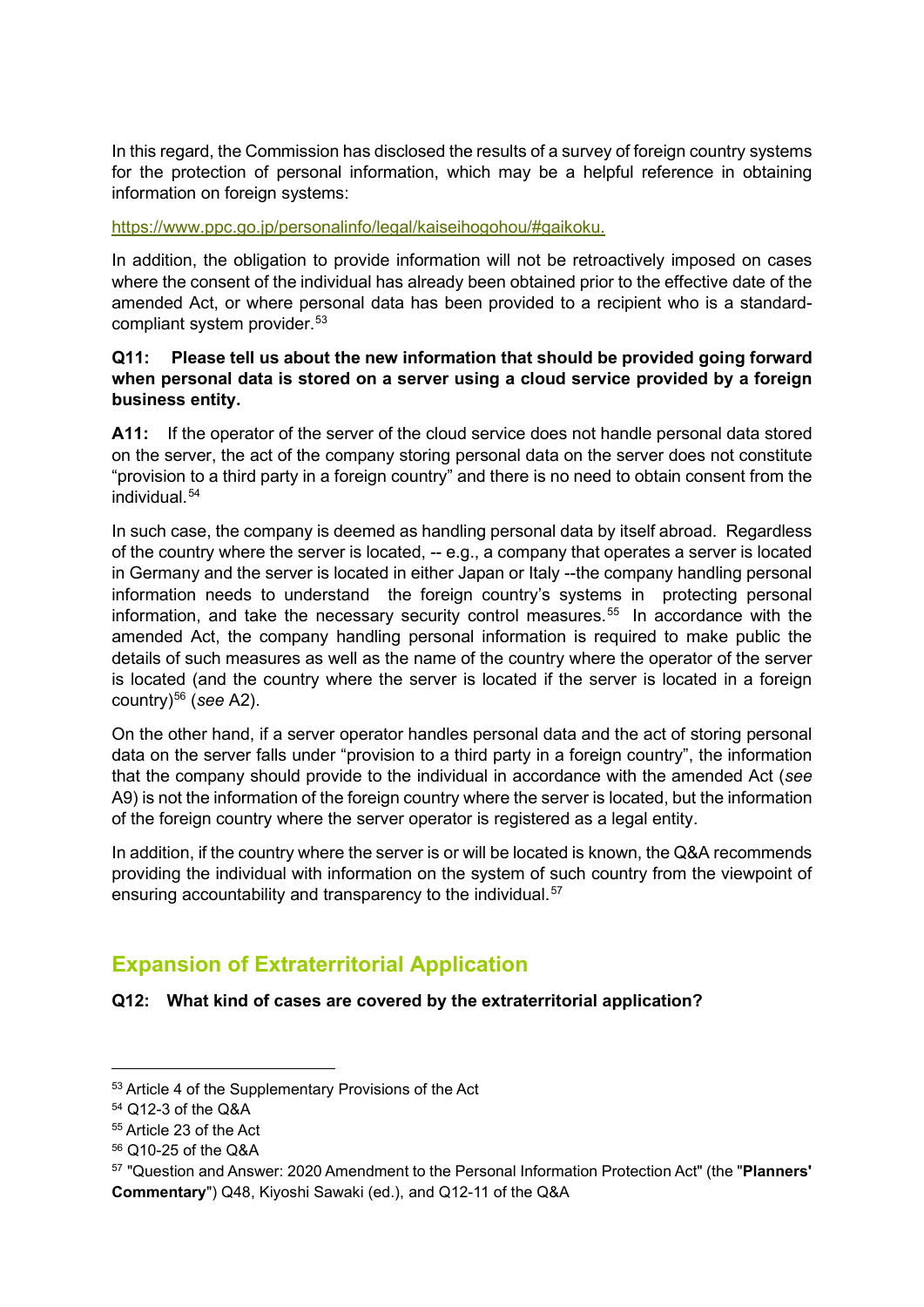**A12:** The amended Act expands the scope of the extraterritorial application of the Act and fully permits the extraterritorial application of the Act where a company in a foreign country handles the personal information of a person residing in Japan in connection with the provision of goods or services.<sup>[58](#page-10-0)</sup> For this reason, the Act applies not only to cases where a foreign company directly acquires personal information from an individual in Japan, but also to cases where it is indirectly acquired from another company in Japan.

The following cases are listed in the Guidelines as examples of cases subject to extraterritorial application. [59](#page-10-1)

- 1. When a foreign internet mail order business handles personal information of Japanese consumers in connection with the sale and delivery of products to them.
- 2. When a foreign hotel operator handles personal information of Japanese consumers provided by a travel agency in Japan in connection with the provision of services such as the distribution of information on local sightseeing spots and events to Japanese consumers.
- 3. When a foreign advertising-related company provides a Japanese internet mail order company with personal information that is expected to be linked to the personal data of Japanese consumers held by the internet mail order company in connection with the provision of services such as the distribution of campaign information to Japanese consumers by the internet mail order company.
- 4. When a foreign application provider handles pseudonymized information created using the personal information of Japanese consumers to develop new services in connection with the provision of services to Japanese consumers.
- 5. When a foreign internet mail order company handles anonymously processed information created using the personal information of Japanese consumers to conduct trend analysis in connection with the sale of products or provision of services to Japanese consumers.

In addition, the following case is listed in the Guidelines as an example of case that is NOT subject to extraterritorial application. <sup>[60](#page-10-2)</sup>

1. When a parent company located in a foreign country handles personal information of the employees of a subsidiary company located in Japan for the purpose of managing employee information of the group company.

In addition, a foreign company handling personal information that is subject to the extraterritorial application of the Act must take security control measures for personal data based on an understanding of the systems relating to the protection of personal information in the foreign country where the personal data is handled. [61](#page-10-3) Also, the name of the foreign country and the details of such measures must be made public.<sup>[62](#page-10-4)</sup>

#### **Q13: Is it now possible to collect reports and give orders to foreign companies? What measures will be taken if the Commission's order is not complied with?**

<span id="page-10-0"></span><sup>58</sup> Article 166 of the Act, however, some penalty provisions are excluded (Article 178 of the Act)

<span id="page-10-1"></span><sup>59</sup> Guidelines (General Provisions) 8

<span id="page-10-2"></span><sup>60</sup> Guidelines (General Provisions) 8

<span id="page-10-3"></span><sup>61</sup> Article 23 of the Act

<span id="page-10-4"></span><sup>62</sup> Q11-2 of the Q&A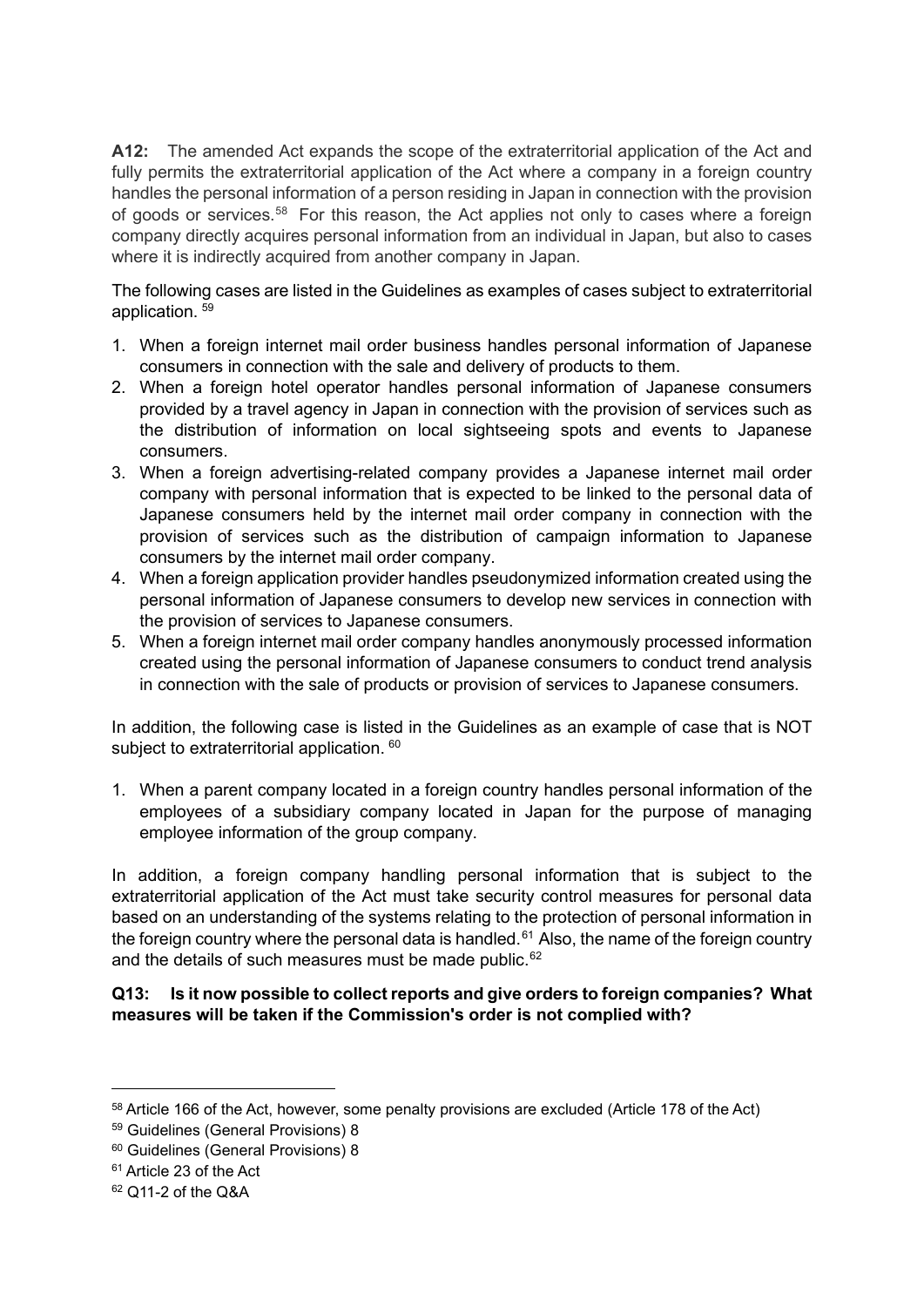**A13:** Under the Act prior to the amendment, the Commission's authority over foreign companies was limited to guidance, advice and recommendations.

In contrast, the amended Act makes it possible for the Commission to collect reports and give orders to foreign companies.<sup>[63](#page-11-0)</sup> In addition, the amended Act clearly states that if a company violates an order of the Commission, the Commission may make a public announcement to that effect. [64](#page-11-1)

The Commission's need to publicize the violations of orders is expected to be particularly high for foreign companies subject to the extraterritorial application of the Act, as it is difficult to exercise supervisory authority and enforcement of the Act over such companies which are located in a different jurisdiction. [65](#page-11-2)

Therefore, foreign companies who have not taken sufficient measures to comply with the Act so far need to be careful in the future.

### **Increased Penalties**

#### **Q14: Please explain the penalties for violations of the Act.**

**A14:** The amended Act raises the statutory penalties to the same level as other similar economic offenses and provides for heavier fines for legal entities than for individuals as statutory penalties. For a comparison of the statutory penalties between the Act prior to amendment and the amended Act, please refer to the following (the amounts in red are those that have been amended).<sup>[66](#page-11-3)</sup> Please note that this amendment has already come into effect as of December 12, 2020 and is applicable to acts committed on or after that date. [67](#page-11-4)

|                                                               |              | Imprisonment               |                      | <b>Fine Amount</b>         |                                 |
|---------------------------------------------------------------|--------------|----------------------------|----------------------|----------------------------|---------------------------------|
|                                                               |              | <b>Before</b><br>amendment | After<br>amendment   | <b>Before</b><br>amendment | After<br>amendment              |
| Violation of an order from the<br>Commission                  | Individual   | Less than 6<br>months      | Less than 1<br>year  | Less than<br>300,000 yen   | Less than 1<br>million yen      |
|                                                               | Corporations |                            |                      | Less than<br>300,000 yen   | Less than<br>100 million<br>ven |
| Unauthorized provision of<br>personal information<br>database | Individual   | I ess than 1<br>year       | I ess than 1<br>year | Less than<br>500,000 yen   | Less than<br>500,000 yen        |
|                                                               | Corporations |                            |                      | Less than<br>500,000 yen   | Less than<br>100 million<br>yen |
| False reports to the<br><b>Commission</b>                     | Individual   |                            |                      | Less than<br>300,000 yen   | Less than<br>500,000 yen        |

<span id="page-11-0"></span><sup>63</sup> Article 166, Article 143, Article 145, Paragraph 2 and Paragraph 3 of the Act

<span id="page-11-1"></span><sup>&</sup>lt;sup>64</sup> Article 145, Paragraph 4 of the Act

<span id="page-11-2"></span><sup>&</sup>lt;sup>65</sup> The Planners' Commentary Q86

<span id="page-11-3"></span><sup>&</sup>lt;sup>66</sup> Of these, the unauthorized provision of personal information databases, etc. is also applicable to foreign companies (Article 178 and Article 174 of the Act).

<span id="page-11-4"></span><sup>&</sup>lt;sup>67</sup> Article 8 of the Supplementary Provisions of the Act